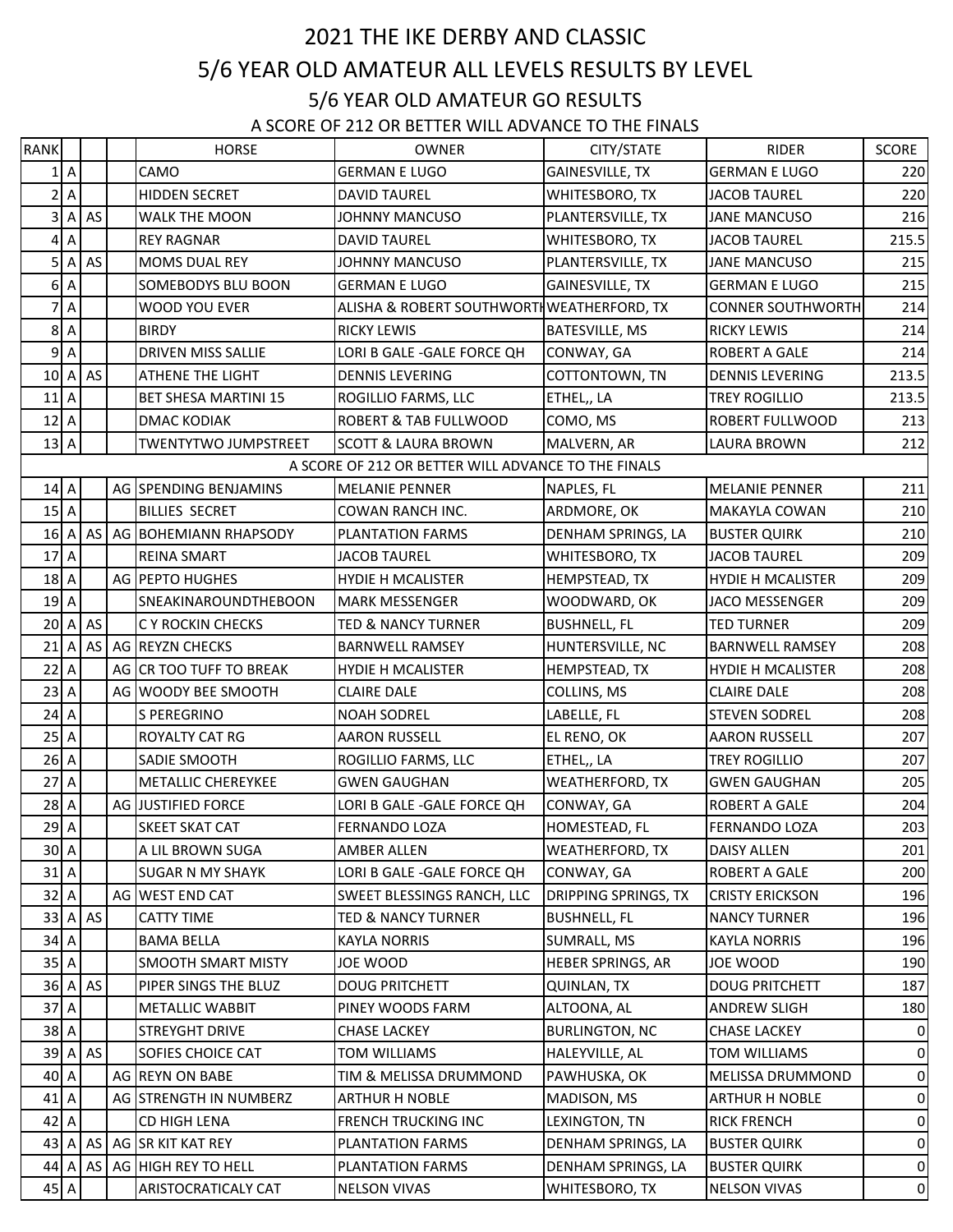| 46 A    |         | LOOKS LIKE FOXIE            | IMARCOS CHOCRON                                           | DORAL, FL             | <b>IMARCOS CHOCRON</b>    |              |
|---------|---------|-----------------------------|-----------------------------------------------------------|-----------------------|---------------------------|--------------|
|         | 47 A AS | <b>HASHTAG METALLIC</b>     | <b>TOM WILLIAMS</b>                                       | <b>HALEYVILLE, AL</b> | <b>ITOM WILLIAMS</b>      | n            |
| 48 A    |         | <b>REYDIO SWEETHEART</b>    | MIKE & LIBBY BOWMAN                                       | SIMPSONVILLE, KY      | <b>IMIKE BOWMAN</b>       |              |
| $492$ A |         | <b>HOTT N HEAVY</b>         | JORDAN SODREL                                             | LABELLE, FL           | <b>JORDAN SODREL</b>      |              |
| 50 A    |         | AG IR RATED CAT             | IHYDIE H MCALISTER                                        | <b>HEMPSTEAD, TX</b>  | <b>IHYDIE H MCALISTER</b> | <sup>0</sup> |
| 51A     |         | <b>ISOME LIKE THE REYN</b>  | <b>JJASON &amp; MARY-MICHAEL BRITT ISEVEN SPRINGS. NC</b> |                       | <b>JASON BRITT</b>        | <sup>0</sup> |
|         |         | 52 A LAS LAG ISUEPER SMOOTH | IJOHN & LICA PINKSTON                                     | ALICE, TX             | ILICA PINKSTON            | <sup>0</sup> |
|         |         |                             |                                                           |                       |                           |              |

## 5/6 YEAR OLD INTERMEDIATE AMATEUR GO RESULTS

## A SCORE OF 213 OR BETTER WILL ADVANCE TO THE FINALS

| <b>RANK</b>     |              |     |    | <b>HORSE</b>                | <b>OWNER</b>                                        | CITY/STATE              | <b>RIDER</b>               | SCORE |
|-----------------|--------------|-----|----|-----------------------------|-----------------------------------------------------|-------------------------|----------------------------|-------|
|                 |              | IS  |    | IG HIGH REY TO HELL         | PLANTATION FARMS                                    | DENHAM SPRINGS, LA      | <b>BUSTER QUIRK</b>        | 219   |
| $\overline{2}$  | $\mathbf{I}$ |     |    | <b>CAT A RALLY</b>          | <b>BECKY CALABRIA</b>                               | KAUFMAN, TX             | <b>BECKY CALABRIA</b>      | 217.5 |
| 3 <sup>1</sup>  |              |     |    | <b>BABY GENIUS</b>          | <b>MIKE FARRIS</b>                                  | MADISONVILLE, TX        | <b>RILEY FARRIS</b>        | 217.5 |
| 4               |              | IS  | IG | <b>SR KIT KAT REY</b>       | PLANTATION FARMS                                    | DENHAM SPRINGS, LA      | <b>BUSTER QUIRK</b>        | 216   |
| 5 <sup>1</sup>  | $\perp$      |     | IG | <b>WOODY BEE SMOOTH</b>     | <b>CLAIRE DALE</b>                                  | COLLINS, MS             | <b>CLAIRE DALE</b>         | 216   |
| 6               | $\perp$      |     |    | <b>BIRDY</b>                | <b>RICKY LEWIS</b>                                  | <b>BATESVILLE, MS</b>   | <b>RICKY LEWIS</b>         | 215.5 |
| 7               | $\mathbf{I}$ |     |    | STREYGHT DRIVE              | <b>CHASE LACKEY</b>                                 | <b>BURLINGTON, NC</b>   | <b>CHASE LACKEY</b>        | 214   |
| 8 <sup>1</sup>  |              | IS  |    | ATHENE THE LIGHT            | <b>DENNIS LEVERING</b>                              | COTTONTOWN, TN          | <b>DENNIS LEVERING</b>     | 213.5 |
| $\overline{9}$  |              |     |    | <b>LOOKS LIKE FOXIE</b>     | <b>MARCOS CHOCRON</b>                               | DORAL, FL               | <b>MARCOS CHOCRON</b>      | 213   |
| 10              | $\mathbf{I}$ |     |    | <b>WOOD YOU EVER</b>        | ALISHA & ROBERT SOUTHWORTH WEATHERFORD, TX          |                         | <b>CONNER SOUTHWORTH</b>   | 213   |
| 11              |              |     |    | <b>DMAC KODIAK</b>          | ROBERT & TAB FULLWOOD                               | COMO, MS                | ROBERT FULLWOOD            | 213   |
| 12              | $\mathbf{I}$ |     |    | ONE MOORE TRY               | <b>KRISTY SCRIBNER</b>                              | GOODRICH, MI            | <b>KRISTY SCRIBNER</b>     | 213   |
| 13              |              |     |    | CD HIGH LENA                | <b>FRENCH TRUCKING INC</b>                          | LEXINGTON, TN           | <b>RICK FRENCH</b>         | 213   |
|                 |              |     |    |                             | A SCORE OF 213 OR BETTER WILL ADVANCE TO THE FINALS |                         |                            |       |
| $14$            |              |     |    | <b>WHEELY SMOOTH</b>        | EZEQUIEL BUSTAMANTE                                 | <b>NEW YORK, NY</b>     | <b>EZEQUIEL BUSTAMANTE</b> | 212.5 |
| 15              | $\mathbf{I}$ |     |    | <b>SWEET DARK VENUM</b>     | <b>JOSE IGNACIO SIGALA</b>                          | <b>WEATHERFORD, TX</b>  | <b>ANTONIO SIGALA</b>      | 212   |
| $16$            |              |     |    | <b>QUEEN OF THE PARTY</b>   | <b>CARLEE FARRELL</b>                               | NEWCASTLE, OK           | <b>CARLEE FARRELL</b>      | 212   |
| 17              | $\mathbf{I}$ |     |    | <b>TWENTYTWO JUMPSTREET</b> | <b>SCOTT &amp; LAURA BROWN</b>                      | MALVERN, AR             | LAURA BROWN                | 212   |
| 18              |              |     |    | <b>IM CATSY CLINE</b>       | <b>ASTRID CHACON</b>                                | SHERMAN, TX             | <b>ASTRID CHACON</b>       | 211   |
| 19              |              |     |    | ARISTOCRATICALY CAT         | <b>NELSON VIVAS</b>                                 | WHITESBORO, TX          | <b>NELSON VIVAS</b>        | 211   |
| 20              |              |     |    | <b>KAYENNE</b>              | <b>JASON WHITAKER</b>                               | SEVIERVILLE, TN         | <b>JASON WHITAKER</b>      | 210   |
| 21              |              |     |    | <b>BILLIES SECRET</b>       | COWAN RANCH INC.                                    | ARDMORE, OK             | <b>MAKAYLA COWAN</b>       | 210   |
| 22              |              |     |    | <b>SKEET SKAT CAT</b>       | <b>FERNANDO LOZA</b>                                | HOMESTEAD, FL           | FERNANDO LOZA              | 210   |
| 23              |              |     |    | SNEAKINAROUNDTHEBOON        | <b>MARK MESSENGER</b>                               | WOODWARD, OK            | JACO MESSENGER             | 209   |
| 24              |              | IS. |    | C Y ROCKIN CHECKS           | <b>TED &amp; NANCY TURNER</b>                       | <b>BUSHNELL, FL</b>     | <b>TED TURNER</b>          | 209   |
| 25              |              |     |    | IG SPENDING BENJAMINS       | <b>MELANIE PENNER</b>                               | NAPLES, FL              | <b>MELANIE PENNER</b>      | 208   |
| 26              |              |     |    | <b>REYDIO SWEETHEART</b>    | MIKE & LIBBY BOWMAN                                 | SIMPSONVILLE, KY        | <b>MIKE BOWMAN</b>         | 208   |
| 27              |              | IS  |    | <b>SKEETS ARIEL</b>         | <b>JERRY YELVERTON</b>                              | RUSSELLVILLE, AR        | <b>JERRY YELVERTON</b>     | 208   |
| 28              |              |     |    | S PEREGRINO                 | <b>NOAH SODREL</b>                                  | LABELLE, FL             | <b>STEVEN SODREL</b>       | 208   |
| $29$   1        |              |     |    | <b>METALLIC WABBIT</b>      | PINEY WOODS FARM                                    | ALTOONA, AL             | <b>ANDREW SLIGH</b>        | 208   |
| 30 <sub>1</sub> |              |     |    | <b>IG REYN ON BABE</b>      | TIM & MELISSA DRUMMOND                              | PAWHUSKA, OK            | MELISSA DRUMMOND           | 205   |
| $31$   1        |              |     |    | METALLIC CHEREYKEE          | <b>GWEN GAUGHAN</b>                                 | <b>WEATHERFORD, TX</b>  | <b>GWEN GAUGHAN</b>        | 205   |
| $32$   1        |              |     |    | <b>BAMA BELLA</b>           | <b>KAYLA NORRIS</b>                                 | SUMRALL, MS             | <b>KAYLA NORRIS</b>        | 202   |
| 33              |              | IS  |    | <b>CATTY CRAT</b>           | TOMMY K WILLIAMS                                    | ROSIE, AR               | TOMMY K WILLIAMS           | 202   |
| 34              |              |     |    | ROYALTY CAT RG              | <b>AARON RUSSELL</b>                                | EL RENO, OK             | <b>AARON RUSSELL</b>       | 202   |
| $35$   1        |              |     |    | A LIL BROWN SUGA            | AMBER ALLEN                                         | WEATHERFORD, TX         | DAISY ALLEN                | 201   |
| $36$            |              |     |    | STYLISH PEPTO KAT           | <b>KIM BISHOP</b>                                   | <b>CENTER POINT, TX</b> | KIM BISHOP                 | 200   |
| 37              |              | IS  |    | <b>CATTY TIME</b>           | <b>TED &amp; NANCY TURNER</b>                       | <b>BUSHNELL, FL</b>     | <b>NANCY TURNER</b>        | 196   |
| 38              |              | IS  |    | <b>TUSPOT SHAKUR</b>        | <b>MINDY COSTELLO</b>                               | KAUFMAN, TX             | MINDY COSTELLO             | 195   |
| 39              |              |     |    | SMOOTH SMART MISTY          | JOE WOOD                                            | HEBER SPRINGS, AR       | JOE WOOD                   | 190   |
| 40              |              | IS  |    | PIPER SINGS THE BLUZ        | <b>DOUG PRITCHETT</b>                               | QUINLAN, TX             | <b>DOUG PRITCHETT</b>      | 187   |